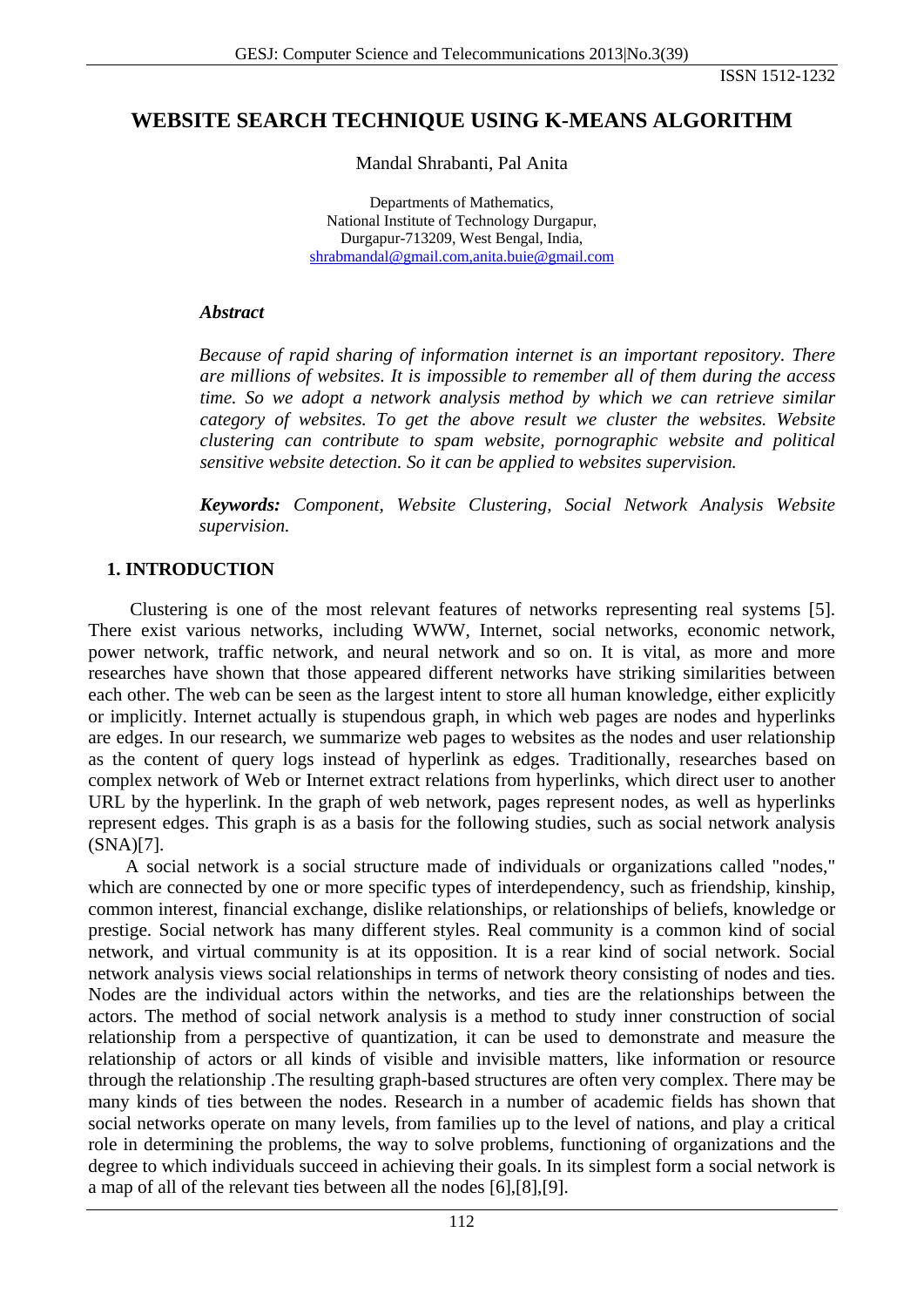These concepts are often displayed in a sociogram, where nodes are the points and ties are the lines. Social network analysis in the narrow sense, is refer to a set of routine methods to analyze the characters of social network .It is the mapping and measuring of relationships which flows between people, groups, organizations, computers,URLs and other connected information or knowledge entities.

 The nodes in the network are the people and groups while the links show relationships or flows between then odes. Social network analysis provides both a visual and a mathematical analysis of human relationships. Management consultants use this methodology with their business clients and call it Organizational Network Analysis. There are many indexes which been used in social network analysis, for example Degree centrality, Betweenness Centrality, Closeness Centrality and Network Centralization.

 a) Degree Centrality- Social network researchers' measure network activity for a node by using the concept of degrees, the number of direct connections a node has. Degree centrality is defined as the number of links incident upon a node, i.e., the number of ties that a node has. Degree is often interpreted in terms of the immediate risk of node for catching whatever is flowing through the network, such as a virus, or some information. If the network is directed, then we usually define two separate measures of degree centrality, namely in degree and out degree. In degree is a count of the number of ties directed to the node, and out degree is the number of ties that the node directs to others.

 b) Between ness Centrality-Betweenness is a centrality measure of a vertex within a graph.Vertices that occur on many shortest paths between other vertices have higher betweenness than those that do not.

 c) Closeness Centrality -In topology and related areas in mathematics, closeness is one of the basic concepts in a topological space. Intuitively we say two sets are close if they are arbitrarily near to each other. The concept can be defined naturally in a metric space where a notion of distance between elements of the space is defined, but it can be generalized to topological spaces where we have no concrete way to measure distances. In graph theory closeness is a centrality measure of a vertex within a graph. Vertices that are shallow to other vertices have higher closeness. Closeness is preferred in network analysis that is shortest-path length, as it gives higher values to more central vertices.

 d) Network Centralization-Individual network centralities provide insight into the individual's location in the network. The relationship between the centralities of all nodes can reveal much about the overall network structure. A very centralized network is dominated by one or a few very central nodes. If these nodes are removed or damaged, the network quickly fragments into unconnected subnet works. A highly central node can become a single point of failure. A network centralized around a well-connected hub can fail abruptly if that hub is disabled or removed. Hubs are nodes with high degree and betweeness centrality. A less centralized network has no single points of failure. It is resilient in the face of many intentional attacks or random failures many nodes or links can fail while allowing the remaining nodes to still reach each other over other network paths. Networks of low centralization fail gracefully [4].

 In this paper, we propose a new method for extracting website relations from query logs of search engines for website clustering in order to detect some latent sensitive websites, which are usually illegal for their pornographic or political sensitive content [7]. Nowadays, search engines do a great job of sifting through billions of pages and millions of websites and returning search results highly relevant to user queries. In the last decade search engines have improved their performance to the point of becoming a tool of everyday use for most Internet users [2], [8]. Each item of search log contains two parts, search terms and returning URL. At first we extract the domain URL of original URL [10]. We classify the terms into 21 categories, which is defined in table 1 using maximum entropy model[11]. Then, we use the amount of each category to construct multidimensional vector. Based on the vectors, we compute the matrix of similarities between every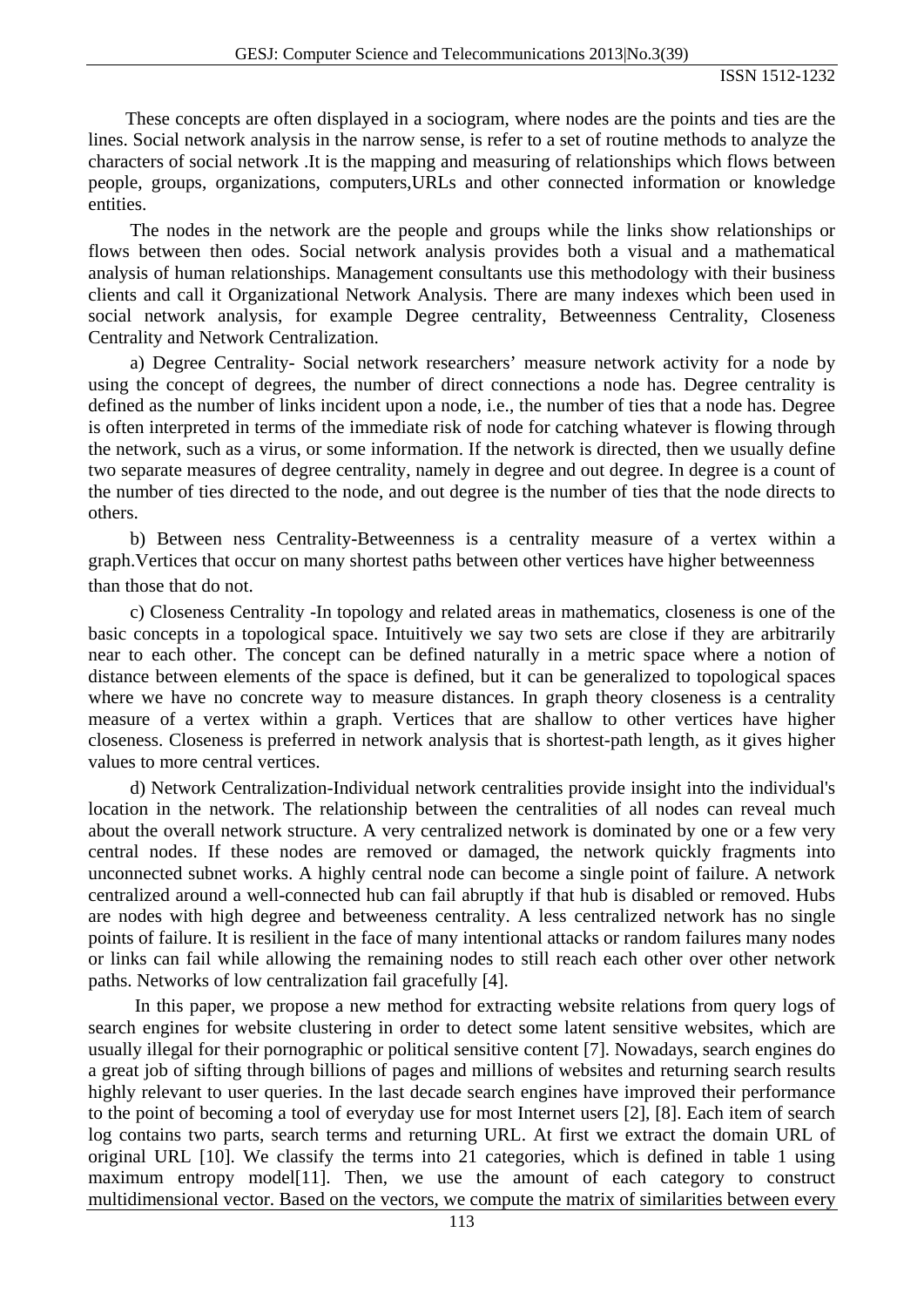two different website. If the similarity is beyond the threshold, we link a line of the websites, which we look as nodes in the graph. On the graph, we use clique partition method to find the clusters or

 cliques. The websites in the same cluster always have high similarities, which mean they have something in common and belong to the same kind. With pre-defined patterns, we can detect some latent sensitive website by labeling the cluster.

## **2. BODY**

 Body is designed in four sections. First section describes the clustering technique and applying it. Second section contains the idea of correcting error of entered website. Third section describes the searching. Next section contains the analysis of result.

# **2.1 CLUSTRING TECHINQUE**

 Over the recent past organizations and other users have been capturing increasingly large amounts of data that they wish to analyze. The amount of data being collected in databases today far exceeds the ability to reduce and analyze data without the use of automated analysis techniques. Knowledge Discovery in Databases (KDD) is an interdisciplinary field that is evolving to provide automated analysis solutions. The core part of the KDD process is the application of specific data mining methods for pattern discovery and extraction.Among the various data mining techniques, clustering of data plays a major role in extracting knowledge from the existing database. In this paper we focus on the k-means clustering technique and some other concepts, called Metaclustering Technique [5].

## **2.1.1 K-MEANS Algorithm:**

 Our technique is based on the k-means clustering method. The working principle of it is described below:

Step 1: Arbitrarily choose k objects as the initial cluster centers.

Step 2: Repeat step 3 to step 5

Step 3: Reassign each object to the cluster to which the object is the most similar based on

the mean value of the objects in the clusters.

Step 4: Update the cluster means .i.e., calculate the mean value of the object's for each cluster.

Step 5: Until means remain unchanged.

Figure 1: An algorithm for k-means clustering

For applying any clustering algorithm, input is coordinates of the data files. The coordinates of the file is decided by the word which appeared more frequently than others.So we may not identify the coordinates of the files .This is the one of the important task of our technique to calculate the correct coordinate. In our paper coordinates are obtained by vectorization technique between files in database and input categorical files.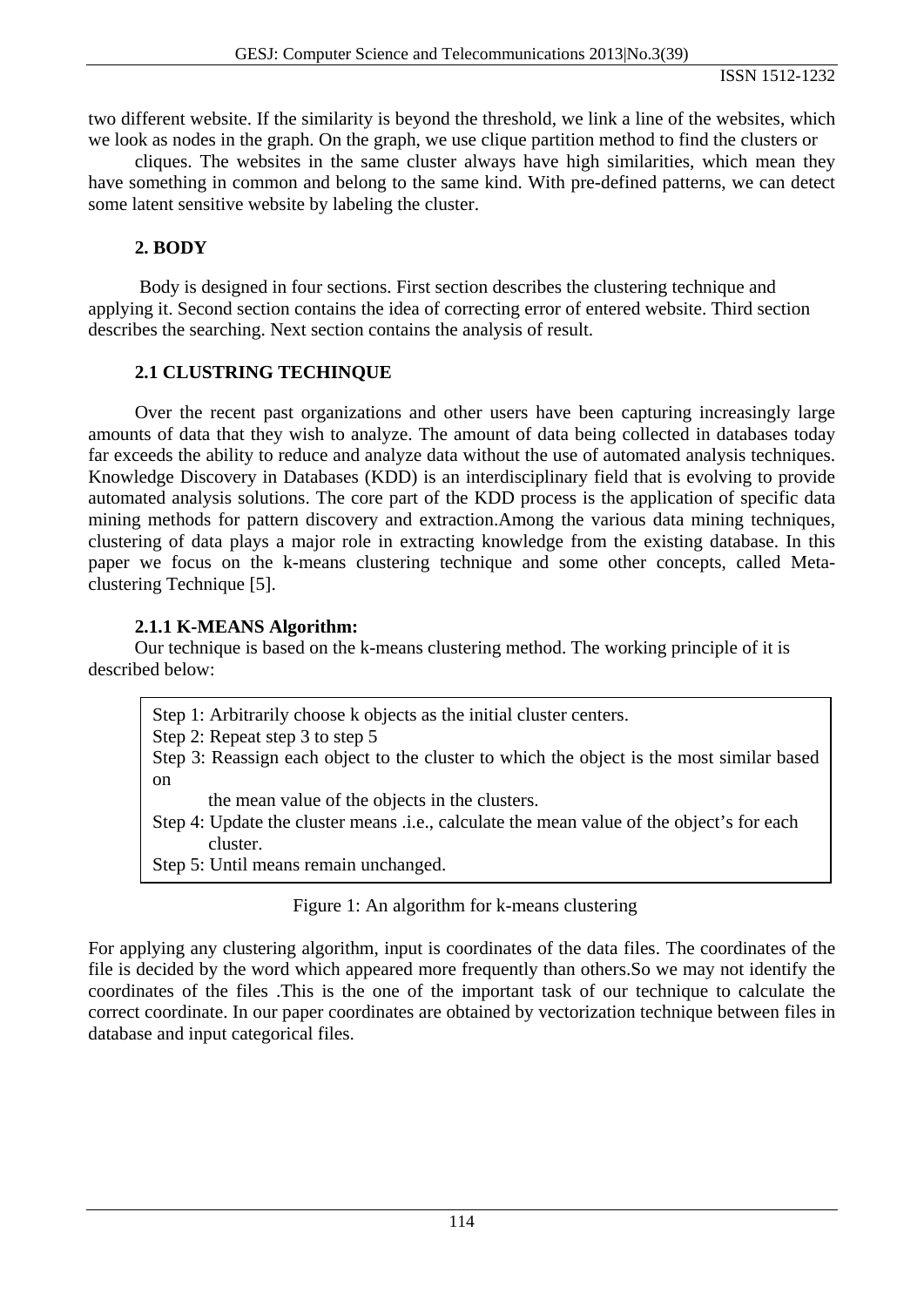| Srl.No.        | Category File's  | Srl.No.        | Category File's     | Srl.No | Category File's      |
|----------------|------------------|----------------|---------------------|--------|----------------------|
|                | Name             |                | Name                |        | Name                 |
|                | <b>ECONOMICS</b> | $\overline{2}$ | <b>EDUCATION</b>    | 3      | <b>PORN</b>          |
| $\overline{4}$ | <b>SEX</b>       |                | HOMOSEXSUAL         | 6      | <b>MEDICINE</b>      |
| 7              | <b>FOOD</b>      | 8              | <b>MOVIE</b>        | 9      | <b>GAME</b>          |
| 10             | <b>GIOGRAPHY</b> | 11             | <b>SUPERSTITION</b> | 12     | <b>MILITARY</b>      |
| 13             | <b>GRAPH</b>     | 14             | IT                  | 15     | <b>HISTORY</b>       |
|                |                  |                |                     |        |                      |
| 16             | <b>SPROTS</b>    | 17             | <b>POLITICAL</b>    | 18     | <b>ENTERTAINMENT</b> |
| 19             | LAW              | 20             | <b>CELEBRITY</b>    | 21     | <b>RACE</b>          |
|                |                  |                |                     |        |                      |

Here we are using the twenty one categorical files which are given bellow.

Table 1: Website Categories

 The k-means clustering technique is used here for clustering the data base. Our database contains only the name of the website. Before apply the clustering technique website is read  $\&$ represented them in twenty one coordinates system with categorical data files because we want to represent the data within cluster as hierarchical order .This gives the fast search time. We also observe the size of each cluster because large cluster does not give the efficient search time. Here we are using the dot(.) operation by which each of category of table 1 is searched to entered the website. If the match occurs an individual counter variable will be incremented by one. again. Steps in this module are given below:

- Step 1: Prepare database and categorical data files.
- Step 2: Repeat step 3 to step 10 for each file.

Step 3: Repeat step 4 to step 5

- Step 4: Perform dot (.) operation between file and all categorical data files.
- Step 5: Output of dot (.) operation is a coordinate stored in a matrix called vector.
- Step 6: Apply k-means algorithm to vector matrix.
- Step 7: Newly generated cluster's size is checked.
- Step 8: If cluster size is large then the one fourth of vector matrix goes to step 5.
- Step 9: If a cluster contains a less amount of data then merge it with another cluster which has also less amount of data.
- Step 10: Finally store the final clusters in a centroid\_cluster matrix.

Figure 2: An algorithm for representing files in coordinate system

## **2.2. TEXT CORRECTION**

 This module helps us to correct spelling of keywords. For correcting the spelling it generates the possible combination of input keyword .In the next module we will search all the possible keywords from the file.To generate the all possible combination of the input keyword we use a matrix. This matrix has 26 rows and 3 columns .Every row contains that three alphabets which are similar sounding words and uses make frequently typing mistake because of simi appearance in nearest distance in keyboard. Here we input the similar matrix which is given bellow: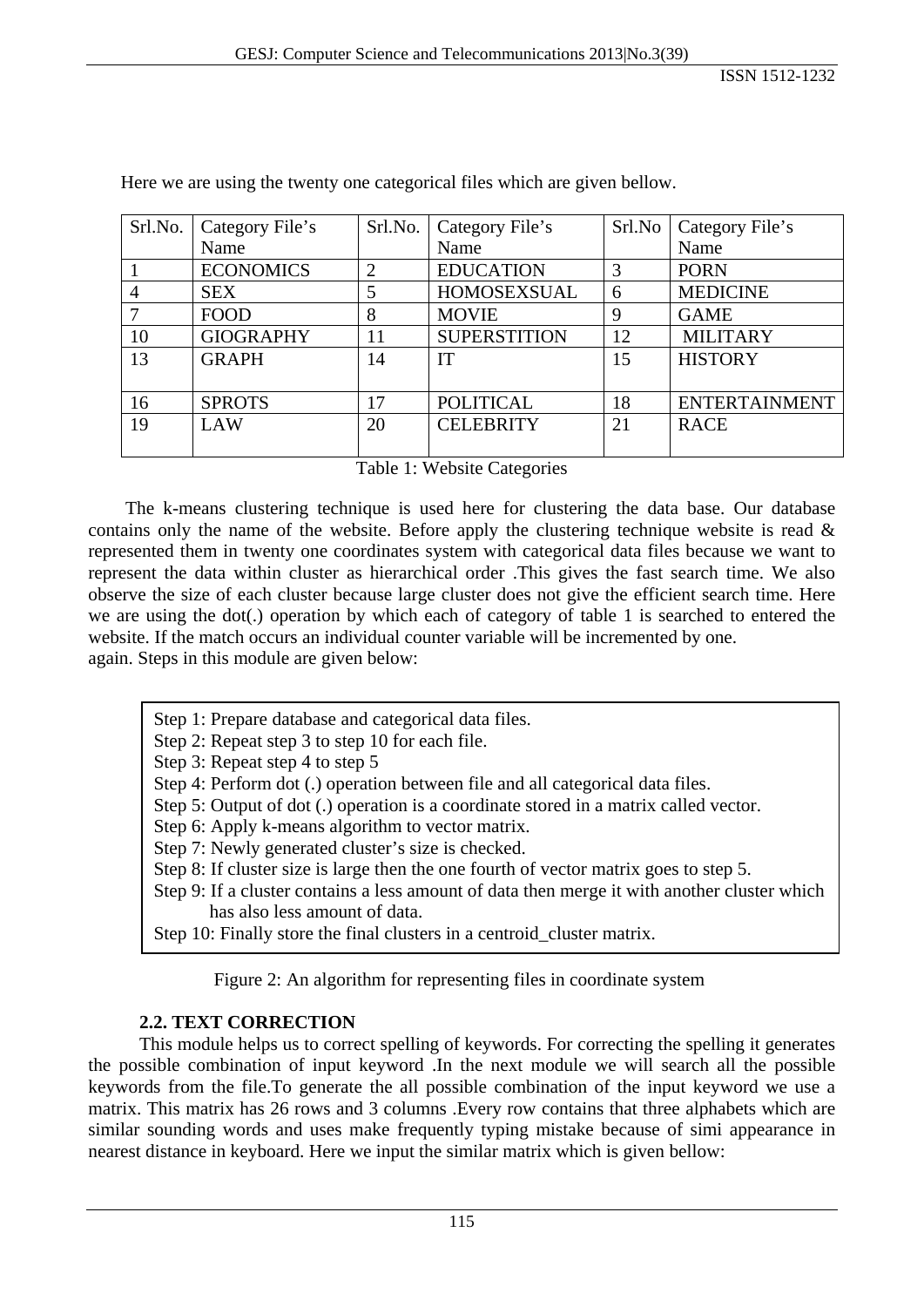|          |   |   | Q |  |
|----------|---|---|---|--|
|          |   |   |   |  |
|          | с | k | е |  |
|          |   | b |   |  |
| $simi1=$ | ٠ | ٠ | ٠ |  |
|          | ۲ |   | ٠ |  |
|          |   |   |   |  |
|          |   |   | е |  |
|          |   | ο |   |  |
|          |   |   |   |  |

Figure 3: simi1 matrix

The steps which are followed in text correction module are given

Step 1: Accept the user website.

- Step 2: Perform the dot (.) operation between the Input website name  $\&$  simil matrix.
- Step 3: the outputs of the dot (.) operation are store in website—vector which represents the

coordinate of the entered website.

- Step 4: Perform the dot (.) operation of the between each of the cat web matrix  $&$  simil matrixes.
- Step 5: The output of the dot (.) operation are store at indivisual\_cat matrix.
- Step 6: Then calculate the distance between website\_vector&indivisual\_cat matrix.
- Step 7: Identify the minimum distance.
- Step 8: Fetch the data from the minimum distance of each of the cat\_web\_matrix files.
- Step 9: Store all these website in web list vector.

Figure 4: An algorithm for text correction technique

The web\_list vector gives the all combination of the input websites.

## **2.3. SEARCHING**

 In this module load the final\_clusterfile which contains the final clusters. Then access all the possible websites which are stored in web\_list matrix. Then represent all the website in the twenty one coordinate's system. There are some steps which are followed during this module:

Step 1: Load the final cluster files.

Step 2: Represent all the websites in the twenty onecoordinates system & store the coordinates in

finput\_vector.

- Step 3: Calculate the distance betweencentroid cluster matrix and finput vector matrix.
- Step 4: Find out the minimum distance and location of it.
- Step 5: Fetch name of the websites from this location of final\_cluster and display them.

Figure 5: An algorithm for searching technique